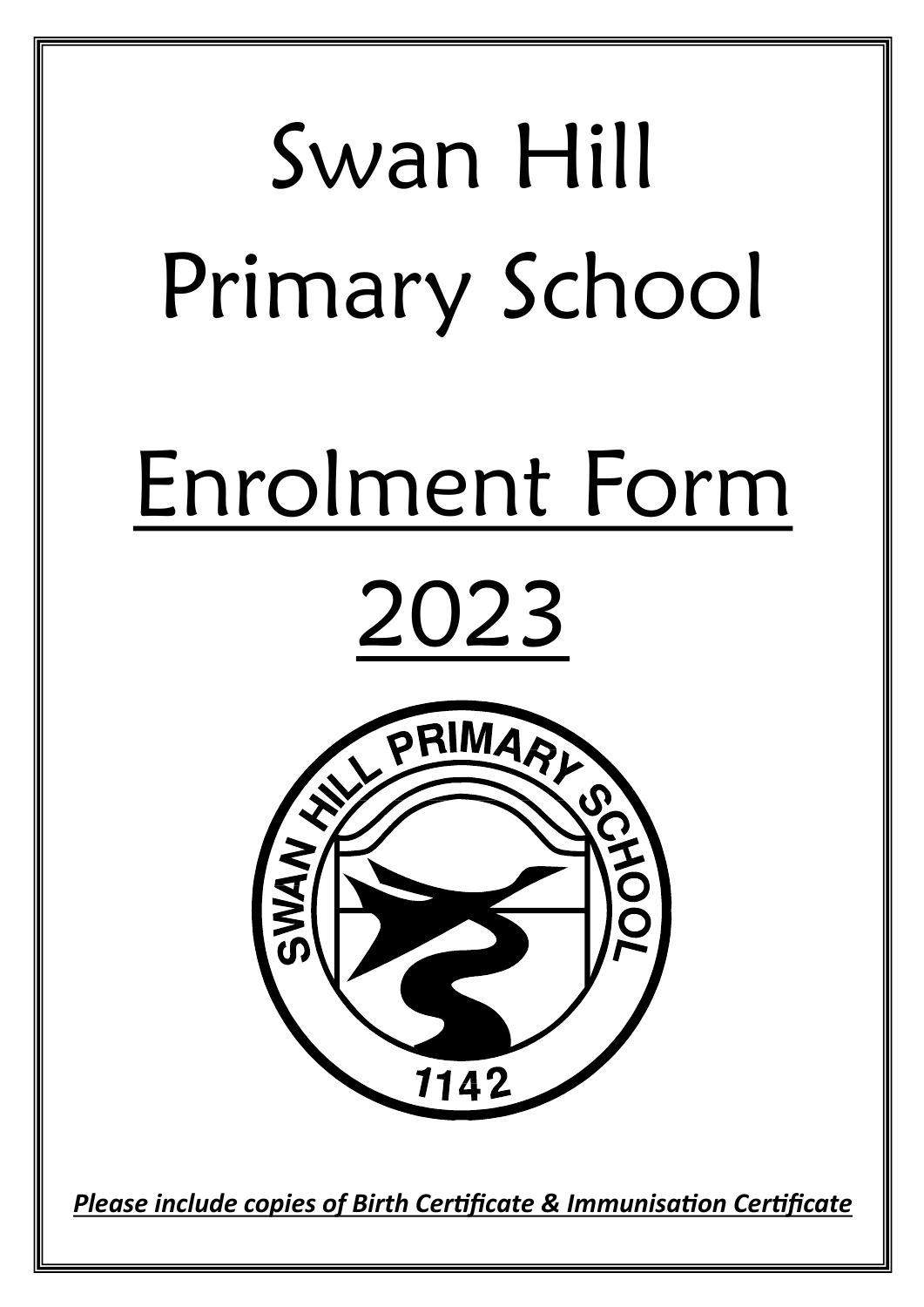

Information about the Enrolment Form: **Please Read This Notice Before Completing The Enrolment Form.**



## **PRIVACY COLLECTION NOTICE**

The Department of Education and Training (the Department) values your privacy and is committed to protecting the personal and health information that schools collect.

All school staff must comply with Victorian privacy law and the Schools' [Privacy Policy.](https://www.education.vic.gov.au/Pages/schoolsprivacypolicy.aspx) This notice explains how the Department, including Victorian government schools (schools), handles personal and health information. On occasion, specific consent will be sought for the collection and use of information, for example, for a student to receive a health service. Our schools are also required by legislation, such as the *Education and Training Reform Act 2006*, to collect some of this information.

Throughout this notice, 'staff' includes principals, teachers, student support service officers, youth workers, social workers, nurses and any other allied health practitioners, and all other employees, contractors, volunteers and service providers of the school and the Department.

On enrolment, and during the ordinary course of a student's attendance at a school, schools will collect information about students and their families for the following purposes:

educating students

supporting students' social and emotional wellbeing, and health

fulfilling legal obligations, including duty of care, anti-discrimination law and occupational health and safety law

communicating and engaging with parents

student administration

school management

supporting policy in relation to student education and wellbeing.

If this information is not collected, schools may be unable to provide optimal education or support to students or fulfil legal obligations.

For example, our schools rely on parents to provide **health information** about any medical condition or disability that their child has, medication their child may take while at school, any known allergies and contact details of their child's doctor. If parents do not provide all relevant health information, this may put their child's health at risk.

Our schools also require current, relevant information about all **parents and carers** so that schools can take account of safety concerns that affect their children. Parents should provide schools with copies of all current parenting plans and court orders about or that affect their children and provide updated copies when they change.

When parents enrol their child in primary school, they will be asked to provide personal and health information in several ways, including via the Enrolment Form, the [School Entrance Health Questionnaire](https://www.education.vic.gov.au/about/research/Pages/reportdatahealth.aspx) (SEHQ) and the [Early Childhood Intervention Service](https://www.education.vic.gov.au/childhood/professionals/needs/Pages/ecisabout.aspx) (ECIS) Transition Form.

The **Enrolment Form** is used to collect information that is essential for the purposes listed above, and requests information such as:

- **Emergency contacts**  Individuals parents nominate for a school to contact during an emergency. Parents should ensure that their nominated emergency contact agrees to their contact details being provided to the school and that they understand their details may be disclosed by the Department if lawful, e.g. in the case of emergency communications relating to bush fires or floods.
- **Student background information**  Information about country of birth, Aboriginal or Torres Strait Islander origin, language spoken at home and parent occupation. This information enables the Department to allocate appropriate resources to schools. The Department also uses this information to plan for future educational needs in Victoria and shares some information with the Commonwealth government to monitor, plan and allocate resources.
- **Immunisation status** This assists schools to manage health risks and legal obligations. The Department may also provide this information to the Department of Health and Department of Families, Fairness and Housing to assess immunisation rates in Victoria, but not in a way which identifies students.
- **Visa status** This is required to process a student's enrolment.

All schools may use departmental systems and online tools such as apps and other software to effectively collect and manage information about students and families for the purposes listed above.

When schools use these online tools, they take steps to ensure that student information is secure. If parents or carers have any concerns about the use of these online tools, please contact the school.

School staff will only share student and family information with other school staff who need to know to enable them to educate or support the student as described above. Information will only be shared outside the school (and outside the Department) as required or authorised by law, including where sharing is required to meet duty of care, anti-discrimination, occupational health and safety, and child wellbeing and safety obligations. The information collected will not be disclosed beyond the school and Department without parent consent unless such disclosure is lawful.

When a student transfers to another school (including Catholic, independent and interstate), personal and/or health information about that student may be transferred to the next school. Transferring this information is in the best interests of the student and assists the next school to provide the best possible education and support to the student. For further detail about how and what level of information is provided to the next school, refer to the: [Enrolment: Student transfers between schools](https://www2.education.vic.gov.au/pal/enrolment/guidance/student-transfers-between-schools)

Schools only provide school reports and ordinary school communications to students, parents, carers or others who have a legal right to that information. Requests for access to other student information or by others must be made by lodging a [Freedom of Information](https://www.education.vic.gov.au/about/working/Pages/foi.aspx) (FOI) application.

To update student or family information, parents should contact their school.

For more information about how schools and the Department collect and manage personal and health information, or how to access personal and health information held by a school about you or your child, refer to the: Schools' [Privacy Policy](https://www.education.vic.gov.au/Pages/schoolsprivacypolicy.aspx)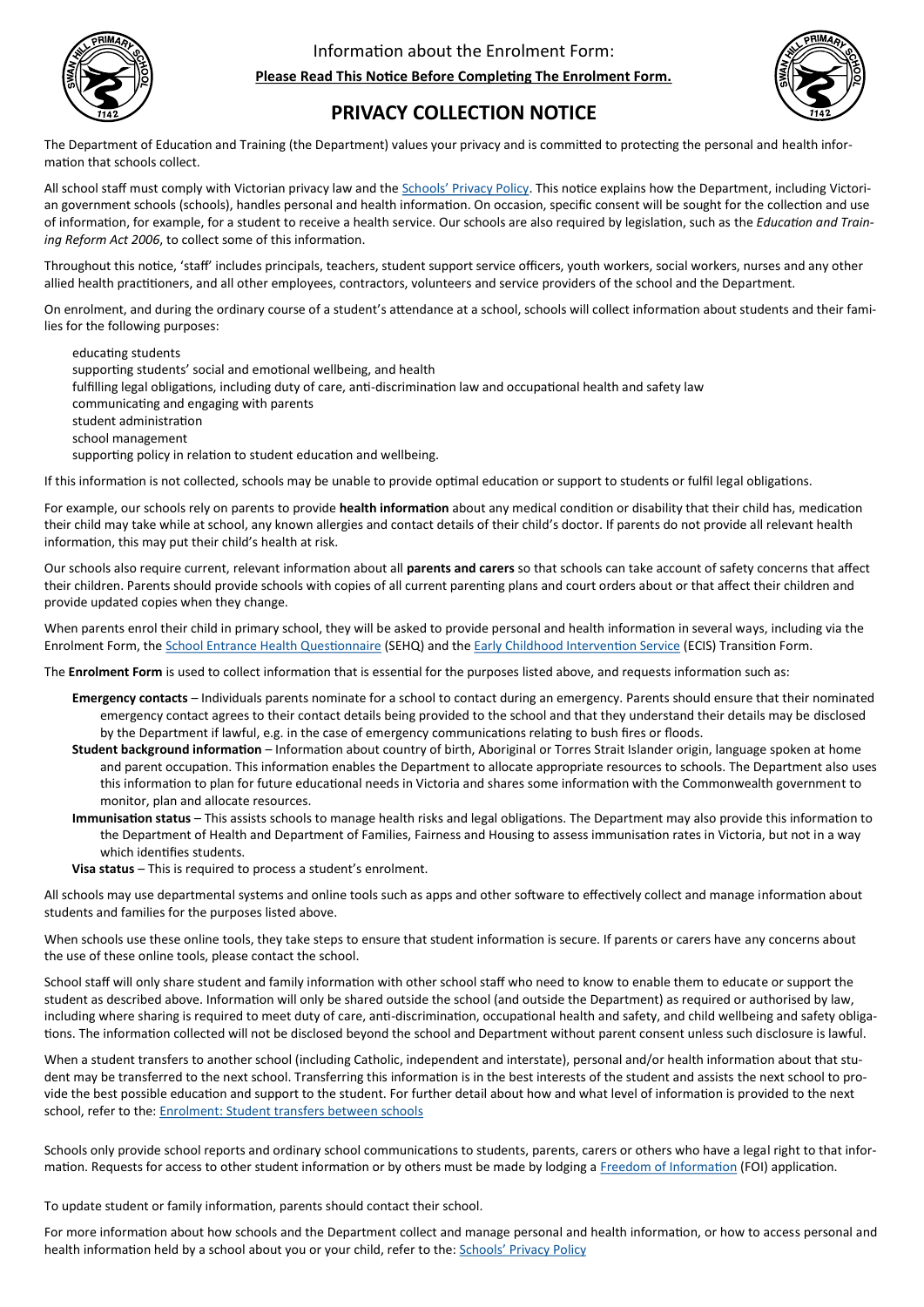| <b>STUDENT ENROLMENT INFORMATION FORM</b>                                                                                                                                                                                                                                                                                                                                                                                                                                                                                                                                                                                                                                                                                                                                                                                                                                                                                                                                                                                                                                                                                                  |                                                                                                                                                                                                                                                                                                                                                                                                                                                                                                                                                                                                                                                                                                                                                                                                                                                                                                                                                                                                                                                                                                                                                                                                                                                                                                             |  |  |
|--------------------------------------------------------------------------------------------------------------------------------------------------------------------------------------------------------------------------------------------------------------------------------------------------------------------------------------------------------------------------------------------------------------------------------------------------------------------------------------------------------------------------------------------------------------------------------------------------------------------------------------------------------------------------------------------------------------------------------------------------------------------------------------------------------------------------------------------------------------------------------------------------------------------------------------------------------------------------------------------------------------------------------------------------------------------------------------------------------------------------------------------|-------------------------------------------------------------------------------------------------------------------------------------------------------------------------------------------------------------------------------------------------------------------------------------------------------------------------------------------------------------------------------------------------------------------------------------------------------------------------------------------------------------------------------------------------------------------------------------------------------------------------------------------------------------------------------------------------------------------------------------------------------------------------------------------------------------------------------------------------------------------------------------------------------------------------------------------------------------------------------------------------------------------------------------------------------------------------------------------------------------------------------------------------------------------------------------------------------------------------------------------------------------------------------------------------------------|--|--|
| <b>STUDENT PERSONAL DETAILS</b>                                                                                                                                                                                                                                                                                                                                                                                                                                                                                                                                                                                                                                                                                                                                                                                                                                                                                                                                                                                                                                                                                                            | <b>OFFICE USE ONLY</b>                                                                                                                                                                                                                                                                                                                                                                                                                                                                                                                                                                                                                                                                                                                                                                                                                                                                                                                                                                                                                                                                                                                                                                                                                                                                                      |  |  |
|                                                                                                                                                                                                                                                                                                                                                                                                                                                                                                                                                                                                                                                                                                                                                                                                                                                                                                                                                                                                                                                                                                                                            | <b>Computer Generated</b>                                                                                                                                                                                                                                                                                                                                                                                                                                                                                                                                                                                                                                                                                                                                                                                                                                                                                                                                                                                                                                                                                                                                                                                                                                                                                   |  |  |
|                                                                                                                                                                                                                                                                                                                                                                                                                                                                                                                                                                                                                                                                                                                                                                                                                                                                                                                                                                                                                                                                                                                                            | <b>Student ID</b>                                                                                                                                                                                                                                                                                                                                                                                                                                                                                                                                                                                                                                                                                                                                                                                                                                                                                                                                                                                                                                                                                                                                                                                                                                                                                           |  |  |
|                                                                                                                                                                                                                                                                                                                                                                                                                                                                                                                                                                                                                                                                                                                                                                                                                                                                                                                                                                                                                                                                                                                                            | Enrolment Date: \[mathbb{sar} \] / 2023 Exit Date: \[mathbb{sar} \] / \[mathbb{sar} \] /                                                                                                                                                                                                                                                                                                                                                                                                                                                                                                                                                                                                                                                                                                                                                                                                                                                                                                                                                                                                                                                                                                                                                                                                                    |  |  |
| $\square$ Male $\square$ Female<br>Sex:<br>(Please tick)<br>Date of Birth $\frac{1}{\frac{1}{2} \cdot \frac{1}{2} \cdot \frac{1}{2} \cdot \frac{1}{2} \cdot \frac{1}{2} \cdot \frac{1}{2} \cdot \frac{1}{2} \cdot \frac{1}{2} \cdot \frac{1}{2} \cdot \frac{1}{2} \cdot \frac{1}{2} \cdot \frac{1}{2} \cdot \frac{1}{2} \cdot \frac{1}{2} \cdot \frac{1}{2} \cdot \frac{1}{2} \cdot \frac{1}{2} \cdot \frac{1}{2} \cdot \frac{1}{2} \cdot \frac{1}{2} \cdot \frac{1}{2} \cdot \frac{1}{2} \cdot \frac{$                                                                                                                                                                                                                                                                                                                                                                                                                                                                                                                                                                                                                                    | Re-enrolment Date: __/___/___<br>Year Level: ____ Home Group: _____ House: ______<br>Repeating Year: Y / N Full time/Part time: F / P<br>If part-time, note time fraction at this school: _______                                                                                                                                                                                                                                                                                                                                                                                                                                                                                                                                                                                                                                                                                                                                                                                                                                                                                                                                                                                                                                                                                                           |  |  |
| Birth Certificate copy provided: Y/N                                                                                                                                                                                                                                                                                                                                                                                                                                                                                                                                                                                                                                                                                                                                                                                                                                                                                                                                                                                                                                                                                                       |                                                                                                                                                                                                                                                                                                                                                                                                                                                                                                                                                                                                                                                                                                                                                                                                                                                                                                                                                                                                                                                                                                                                                                                                                                                                                                             |  |  |
| List any other family members attending this school:                                                                                                                                                                                                                                                                                                                                                                                                                                                                                                                                                                                                                                                                                                                                                                                                                                                                                                                                                                                                                                                                                       | STUDENT CODE OF CONDUCT USING THE INTERNET<br>At Swan Hill Primary School we have Internet connections in each<br>classroom, the computer room, the library and the staffroom.<br>Access to the Internet by students will be supervised by teachers<br>and will be for educational purposes only.                                                                                                                                                                                                                                                                                                                                                                                                                                                                                                                                                                                                                                                                                                                                                                                                                                                                                                                                                                                                           |  |  |
| List any younger siblings, not yet attending School:<br>Date of Birth<br><b>Name</b>                                                                                                                                                                                                                                                                                                                                                                                                                                                                                                                                                                                                                                                                                                                                                                                                                                                                                                                                                                                                                                                       | Using the Internet we can communicate with people all over the<br>world, through electronic mail and by accessing vast amounts of<br>information that have educational value.<br>The purpose of these guidelines is to ensure that students at Swan<br>Hill Primary School who use the Internet do so in an appropriate<br>manner.                                                                                                                                                                                                                                                                                                                                                                                                                                                                                                                                                                                                                                                                                                                                                                                                                                                                                                                                                                          |  |  |
| PUBLISHING STUDENT IMAGES AND WORK<br>At Swan Hill Primary School we celebrate student effort and<br>achievements in their work and at school events in a number<br>of ways. One way that we can promote the success of our<br>students is through using the School internet site<br>www.swanhillps.vic.edu.au to publish student photos and<br>work.<br>Only those students whom we have permission to include are<br>published on the School internet site. Student work and<br>images are identified with the students first names, grade or<br>year level only.<br>There are also occasions where photographs of students are<br>published in our weekly School Newsletter, for promotional<br>material for our School or in the local newspaper ("The<br>Guardian"). The School Newsletter is also published to our<br>school internet site.<br>Do you agree to your child's name/photo/work being used<br>for the below purposes?<br>I agree to my child's photograph, work or video footage being<br>published in the media/Internet/Social Media eg Facebook as<br>deemed appropriate by the school:<br>$\Box$ Yes<br>$\square$ No | Students will follow teacher instructions regarding the use of<br>the Internet.<br>Student behaviour in class when using the Internet will be<br>mature, responsible and courteous.<br>• When using the Internet, students will only access appropriate<br>information which is relevant to their work. They will make no<br>attempt to access inappropriate material.<br>If a student accidentally accesses an inappropriate site they will<br>leave it immediately by clicking the Home button on the<br>browser and inform their teacher.<br>Students will only use first names on World Wide Web and<br>Email communications. (They will be taught the importance of<br>not including surnames and addresses or giving out personal<br>details). Students will respect the privacy of teachers and<br>fellow students by not giving out their personal details or<br>reading their Emails.<br>• Students will ensure that any electronic communications they<br>send do not contain inappropriate content.<br>We have read the Swan Hill Primary School Student Code of<br>Conduct - Using the Internet carefully and understand the sig-<br>nificance of the conditions and we agree to support these condi-<br>tions. We understand that any breach of these conditions will<br>suspended or revoked. |  |  |
|                                                                                                                                                                                                                                                                                                                                                                                                                                                                                                                                                                                                                                                                                                                                                                                                                                                                                                                                                                                                                                                                                                                                            | result in our child's Internet access privileges being                                                                                                                                                                                                                                                                                                                                                                                                                                                                                                                                                                                                                                                                                                                                                                                                                                                                                                                                                                                                                                                                                                                                                                                                                                                      |  |  |
|                                                                                                                                                                                                                                                                                                                                                                                                                                                                                                                                                                                                                                                                                                                                                                                                                                                                                                                                                                                                                                                                                                                                            | Parent's Signature:                                                                                                                                                                                                                                                                                                                                                                                                                                                                                                                                                                                                                                                                                                                                                                                                                                                                                                                                                                                                                                                                                                                                                                                                                                                                                         |  |  |
| <b>FAMILY LIVING ARRANGEMENT:</b> (Please tick appropriate box)                                                                                                                                                                                                                                                                                                                                                                                                                                                                                                                                                                                                                                                                                                                                                                                                                                                                                                                                                                                                                                                                            |                                                                                                                                                                                                                                                                                                                                                                                                                                                                                                                                                                                                                                                                                                                                                                                                                                                                                                                                                                                                                                                                                                                                                                                                                                                                                                             |  |  |

**Primary Family Only** - Lives with BOTH Parents together.

**Primary and Alternative Families** - Spends time living with BOTH Parents, separately.

*Primary/Alternative Family: If parents have separated and the student spends time with both parties, one becomes the Primary Family and the other the Alternative Family. The Family the student resides with for the majority of the time is the Primary Family. Each Family has the provision for an Adult A and Adult B. There is a section for each family on this form and each Parent/Guardian must complete and sign their appropriate section.*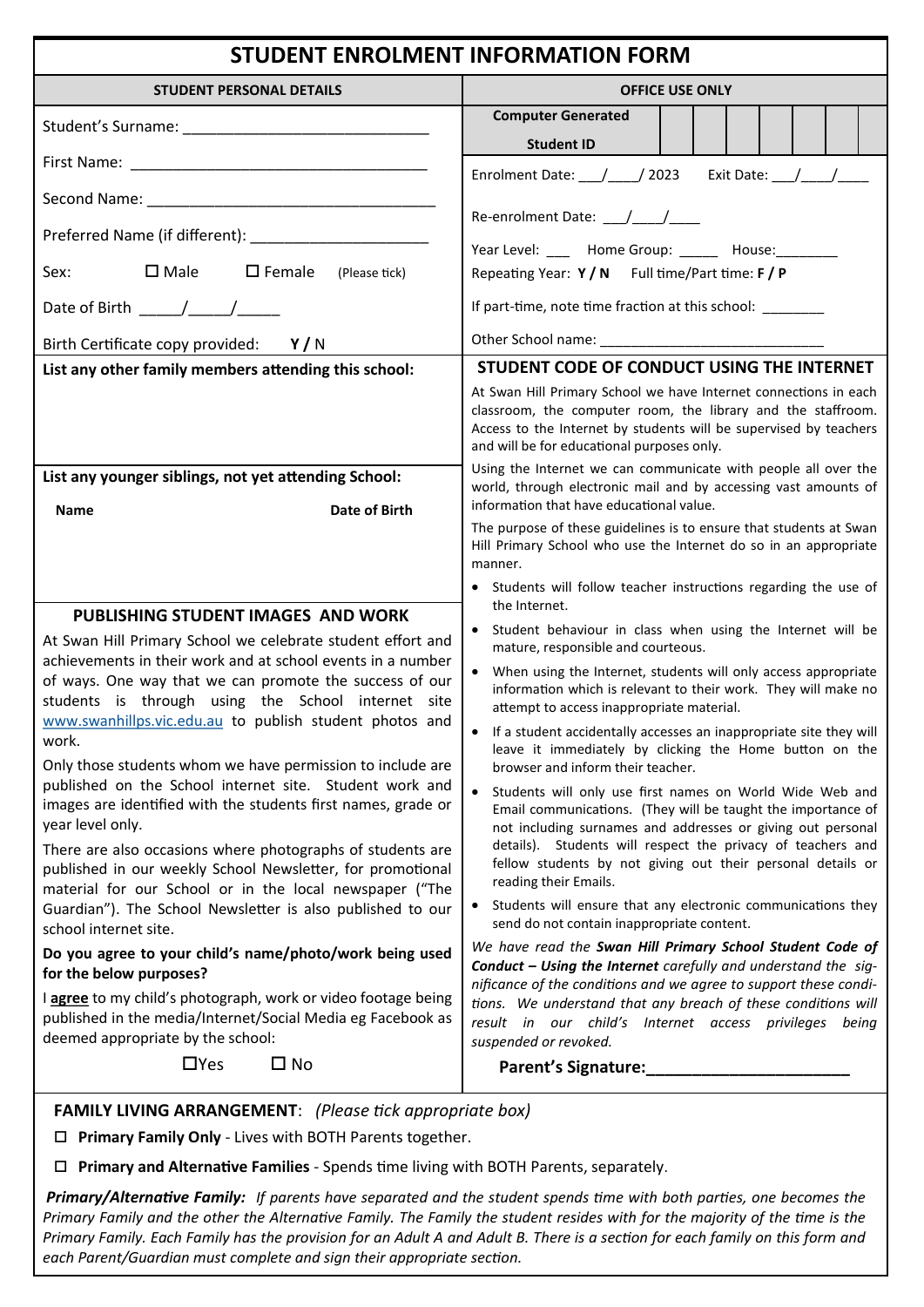| <b>PRIMARY FAMILY</b>                                                                                                                                                                   |                                                                                                                                                                                         |  |  |  |
|-----------------------------------------------------------------------------------------------------------------------------------------------------------------------------------------|-----------------------------------------------------------------------------------------------------------------------------------------------------------------------------------------|--|--|--|
| **IMPORTANT** The 'PRIMARY' family is the Parents/Guardians of the household the student mostly lives in.                                                                               |                                                                                                                                                                                         |  |  |  |
| For separated parents, please also complete the Alternative Family Section - Please provide Court Orders if applicable.                                                                 |                                                                                                                                                                                         |  |  |  |
| Living With Primary Family: $A =$ Always $M =$ Mostly $B =$ Balanced<br>$O = Occasionally$ $N = Never$ (Please circle)                                                                  |                                                                                                                                                                                         |  |  |  |
| Send Correspondence addressed to: $A =$ Adult A only $B =$ Adult B only $C =$ Both Adults<br>N=Neither (Please circle)                                                                  |                                                                                                                                                                                         |  |  |  |
| PRIMARY ADULT A DETAILS:                                                                                                                                                                | PRIMARY ADULT B DETAILS:                                                                                                                                                                |  |  |  |
| Relationship to student: (e.g. Mother)                                                                                                                                                  | Relationship to student (e.g. Father)                                                                                                                                                   |  |  |  |
| Sex: $\square$ Male $\square$ Female<br>Title: (Ms, Mr, Dr etc)                                                                                                                         | Sex: $\square$ Male $\square$ Female<br>Title: (Ms, Mr, Dr etc)                                                                                                                         |  |  |  |
| Legal Surname:                                                                                                                                                                          | <b>Legal Surname:</b>                                                                                                                                                                   |  |  |  |
| <b>Legal First Name:</b>                                                                                                                                                                | <b>Legal First Name:</b>                                                                                                                                                                |  |  |  |
| <b>Current Occupation:</b>                                                                                                                                                              | <b>Current Occupation:</b>                                                                                                                                                              |  |  |  |
| <b>Employer:</b>                                                                                                                                                                        | Employer:                                                                                                                                                                               |  |  |  |
| In which country was Adult A born? $\Box$ Australia                                                                                                                                     | In which country was Adult B born? $\Box$ Australia                                                                                                                                     |  |  |  |
| $\Box$ Other (please speci-<br>$fy)$ :                                                                                                                                                  |                                                                                                                                                                                         |  |  |  |
| Does Adult A speak a language other than English at<br>home? (If more than one language is spoken at home,<br>indicate the one that is spoken most often).                              | Does Adult B speak a language other than English at<br>home? (If more than one language is spoken at home,<br>indicate the one that is spoken most often).                              |  |  |  |
| $\Box$ No, English only                                                                                                                                                                 | $\Box$ No, English only                                                                                                                                                                 |  |  |  |
| $\Box$ Yes (please specify):                                                                                                                                                            | $\Box$ Yes (please specify):                                                                                                                                                            |  |  |  |
| Is an interpreter required? $\Box$ Yes $\Box$ No<br>(Please tick)                                                                                                                       | Is an interpreter required? $\Box$ Yes $\Box$ No (Please tick)                                                                                                                          |  |  |  |
| What is the highest year of primary or secondary school<br>Adult A has completed? ? (tick one) (For persons who<br>have never attended school, mark 'Year 9 or equivalent or<br>below') | What is the highest year of primary or secondary school<br>Adult B has completed? ? (tick one) (For persons who<br>have never attended school, mark 'Year 9 or equivalent or<br>below') |  |  |  |
| $\Box$ Year 12 or equivalent $\Box$ Year 11 or equivalent                                                                                                                               | $\Box$ Year 12 or equivalent<br>$\Box$ Year 11 or equivalent                                                                                                                            |  |  |  |
| $\Box$ Year 10 or equivalent<br>$\Box$ Year 9 or equivalent or below                                                                                                                    | $\Box$ Year 10 or equivalent<br>$\Box$ Year 9 or equivalent or below                                                                                                                    |  |  |  |
| What is the highest qualification level Adult A has<br>completed?                                                                                                                       | What is the highest qualification level Adult B has<br>completed?                                                                                                                       |  |  |  |
| $\Box$ Bachelor Degree or above                                                                                                                                                         | $\Box$ Bachelor Degree or above                                                                                                                                                         |  |  |  |
| □ Advanced Diploma / Diploma                                                                                                                                                            | □ Advanced Diploma / Diploma                                                                                                                                                            |  |  |  |
| $\Box$ Certificate 1 to IV (including trade certificate)                                                                                                                                | $\Box$ Certificate 1 to IV (including trade certificate)                                                                                                                                |  |  |  |
| $\square$ No non-school qualification                                                                                                                                                   | $\square$ No non-school qualification                                                                                                                                                   |  |  |  |
| What is the main language spoken at home? (Please tick)                                                                                                                                 | *indicate the one that is spoken most often                                                                                                                                             |  |  |  |
| $\Box$ English only<br>$\Box$ Other (please specify):                                                                                                                                   |                                                                                                                                                                                         |  |  |  |
| Are either Adult able to help with School Council, Parents Club, excursions or similar activities? (Please tick)                                                                        |                                                                                                                                                                                         |  |  |  |
| $\Box$ Neither<br>$\Box$ Adult A only $\Box$ Adult B only $\Box$ Both                                                                                                                   |                                                                                                                                                                                         |  |  |  |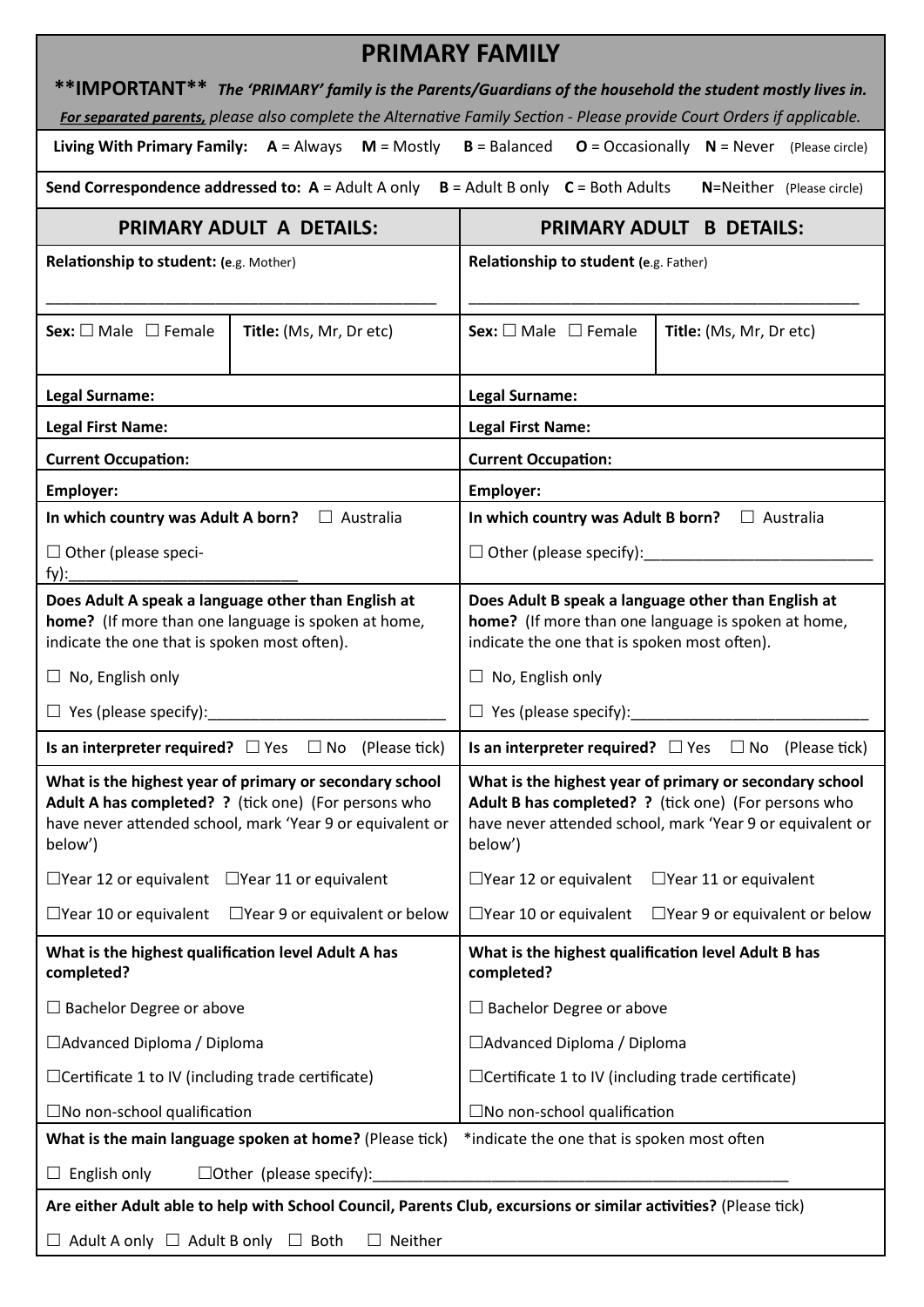| <b>PRIMARY ADULT A CONTACT DETAILS:</b>                                           | <b>PRIMARY ADULT B CONTACT DETAILS:</b>                                           |
|-----------------------------------------------------------------------------------|-----------------------------------------------------------------------------------|
| <b>Business Hours:</b>                                                            | <b>Business Hours:</b>                                                            |
| Is Adult A usually home during business hours? (tick)<br>$\Box$ Yes<br>$\Box$ No  | Is Adult B usually home during business hours? (tick)<br>$\Box$ No<br>$\Box$ Yes  |
| Permission to contact at work:<br>∩ No<br>$\Box$ Yes<br><b>Work Telephone No:</b> | Permission to contact at work:<br><b>No</b><br>□ Yes<br><b>Work Telephone No:</b> |
| Other work contact information:                                                   | <b>Other work contact information:</b>                                            |
| <b>After Hours:</b>                                                               | <b>After Hours:</b>                                                               |
| Is Adult A usually home after business hours? (tick)<br>$\Box$ No<br>$\Box$ Yes   | Is Adult B usually home after business hours? (tick)<br>$\Box$ Yes<br>$\Box$ No   |
| Other after hours contact information:                                            | Other after hours contact information:                                            |
| <b>Mobile number:</b>                                                             | <b>Mobile number:</b>                                                             |

| <b>PRIMARY FAMILY ADDRESS:</b>                                                                                                             |                                 |  |  |
|--------------------------------------------------------------------------------------------------------------------------------------------|---------------------------------|--|--|
| <b>Residential Address:</b><br>Postal Address: (If different to Residential)                                                               |                                 |  |  |
|                                                                                                                                            |                                 |  |  |
|                                                                                                                                            |                                 |  |  |
| Postcode _______________<br>State and the state of the state of the state of the state of the state of the state of the state of the state | Postcode _____________<br>State |  |  |
| Home telephone:                                                                                                                            | Fax number:                     |  |  |
| Primary Email address (where we will send your weekly School Newsletter?) **                                                               |                                 |  |  |

**\*\*Notify the School if you do not have access to email.**

| <b>DOCTOR DETAILS:</b>                    |                                                                                 |                                                                                                                    |               |
|-------------------------------------------|---------------------------------------------------------------------------------|--------------------------------------------------------------------------------------------------------------------|---------------|
|                                           |                                                                                 | <b>Primary Family Ambulance and Medicare details Ambu-</b><br>lance: $Y/N$                                         |               |
|                                           |                                                                                 | Please note: (Holders of a current Health Care or Pension<br>Card are entitled to Ambulance cover within Victoria) |               |
|                                           |                                                                                 |                                                                                                                    |               |
| <b>PRIMARY FAMILY EMERGENCY CONTACTS:</b> |                                                                                 |                                                                                                                    |               |
| <b>Name</b>                               | <b>Relationship to Student</b><br>(Grandparent, Friend, Relative, Carer, Other) |                                                                                                                    | Telephone No. |
|                                           |                                                                                 |                                                                                                                    |               |
|                                           |                                                                                 |                                                                                                                    |               |
|                                           |                                                                                 |                                                                                                                    |               |

*I certify that the information contained within this form is correct.* **Signature of PRIMARY FAMILY Adult A** \_\_\_\_\_\_\_\_\_\_\_\_\_\_\_\_\_\_\_\_\_\_ **Date:** \_\_\_\_\_\_\_\_ **Signature of PRIMARY FAMILY Adult B** \_\_\_\_\_\_\_\_\_\_\_\_\_\_\_\_\_\_\_\_\_\_ **Date:** \_\_\_\_\_\_\_\_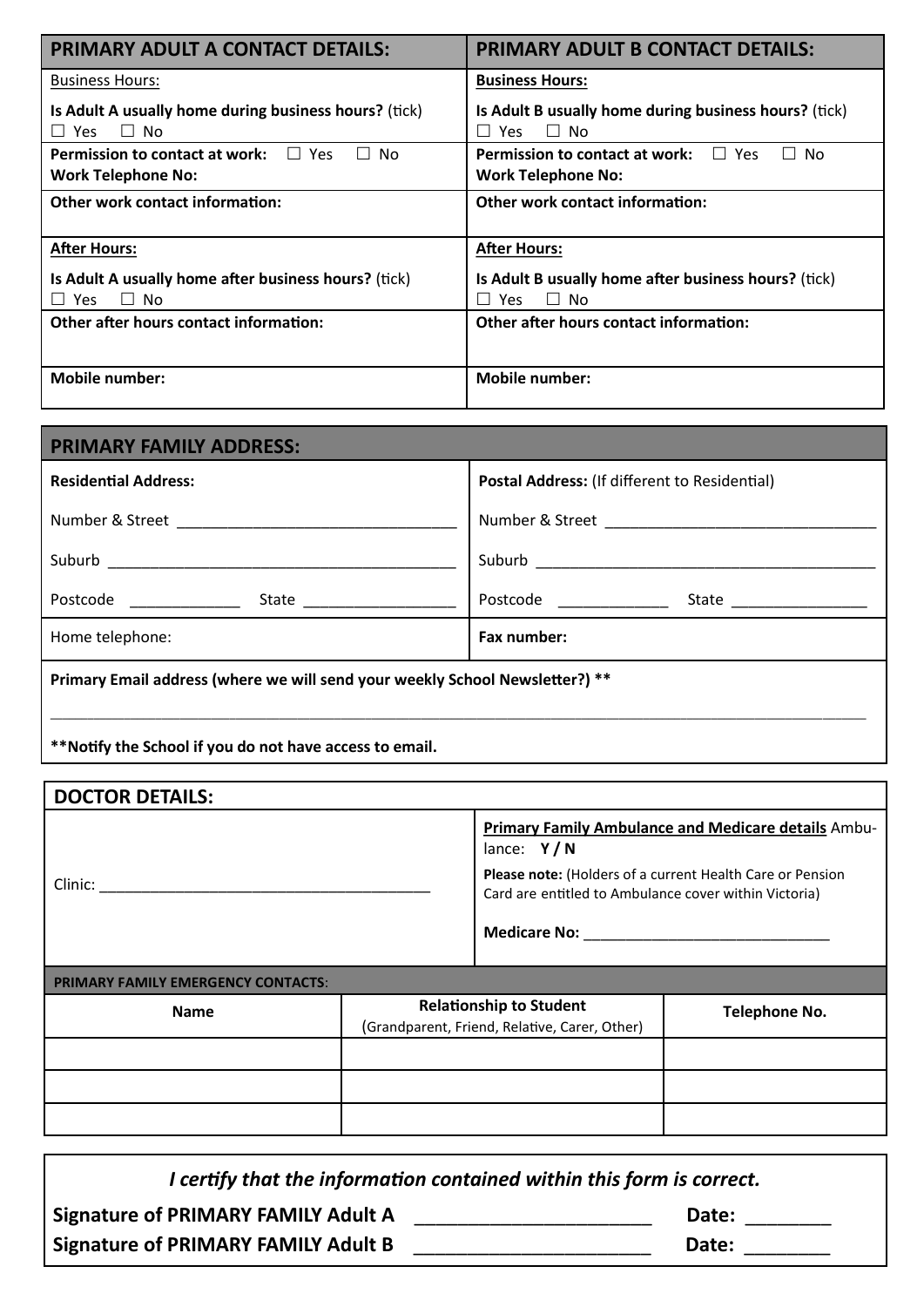| <b>ALTERNATIVE FAMILY</b>                                                                                                                                                                                                                                                                                                                                                          |                                                                                                                                                            |  |  |  |
|------------------------------------------------------------------------------------------------------------------------------------------------------------------------------------------------------------------------------------------------------------------------------------------------------------------------------------------------------------------------------------|------------------------------------------------------------------------------------------------------------------------------------------------------------|--|--|--|
| The 'ALTERNATIVE' family are any Parents/Guardians (other than the Primary Family) whom the child stays with or                                                                                                                                                                                                                                                                    |                                                                                                                                                            |  |  |  |
| **IMPORTANT **- Please provide Court Orders if applicable.<br>has contact with.                                                                                                                                                                                                                                                                                                    |                                                                                                                                                            |  |  |  |
| <b>Living With Primary Family:</b>                                                                                                                                                                                                                                                                                                                                                 | $A =$ Always $M =$ Mostly $B =$ Balanced $O =$ Occasionally $N =$ Never (Please circle)                                                                    |  |  |  |
| Send Correspondence addressed to: $A =$ Adult A only $B =$ Adult B only $C =$ Both Adults                                                                                                                                                                                                                                                                                          | N=Neither (Please circle)                                                                                                                                  |  |  |  |
| <b>ALTERNATIVE FAMILY ADULT A DETAILS:</b>                                                                                                                                                                                                                                                                                                                                         | ALTERNATIVE FAMILY ADULT B DETAILS:                                                                                                                        |  |  |  |
| Relationship to student: (e.g. Mother, Uncle, Carer, Step-parent)                                                                                                                                                                                                                                                                                                                  | Relationship to student (e.g. Mother, Uncle, Carer, Step-parent)                                                                                           |  |  |  |
| Sex: $\square$ Male $\square$ Female<br>Title: (Ms, Mr, Dr etc)                                                                                                                                                                                                                                                                                                                    | Sex: $\square$ Male $\square$ Female<br>Title: (Ms, Mr, Dr etc)                                                                                            |  |  |  |
| Legal Surname:                                                                                                                                                                                                                                                                                                                                                                     | <b>Legal Surname:</b>                                                                                                                                      |  |  |  |
| <b>Legal First Name:</b>                                                                                                                                                                                                                                                                                                                                                           | <b>Legal First Name:</b>                                                                                                                                   |  |  |  |
| <b>Current Occupation:</b>                                                                                                                                                                                                                                                                                                                                                         | <b>Current Occupation:</b>                                                                                                                                 |  |  |  |
| Employer:                                                                                                                                                                                                                                                                                                                                                                          | Employer:                                                                                                                                                  |  |  |  |
| In which country was Adult A born? $\Box$ Australia                                                                                                                                                                                                                                                                                                                                | In which country was Adult B born?<br>$\Box$ Australia                                                                                                     |  |  |  |
| $\Box$ Other (please specify):                                                                                                                                                                                                                                                                                                                                                     | $\Box$ Other (please specify):                                                                                                                             |  |  |  |
| Does Adult A speak a language other than English at<br>home? (If more than one language is spoken at home,<br>indicate the one that is spoken most often).                                                                                                                                                                                                                         | Does Adult B speak a language other than English at<br>home? (If more than one language is spoken at home,<br>indicate the one that is spoken most often). |  |  |  |
| $\Box$ No, English only                                                                                                                                                                                                                                                                                                                                                            | $\Box$ No, English only                                                                                                                                    |  |  |  |
| $\Box$ Yes (please specify):                                                                                                                                                                                                                                                                                                                                                       | $\Box$ Yes (please specify):                                                                                                                               |  |  |  |
| Is an interpreter required? $\Box$ Yes $\Box$ No (Please tick)                                                                                                                                                                                                                                                                                                                     | Is an interpreter required? $\Box$ Yes<br>$\Box$ No (Please tick)                                                                                          |  |  |  |
| What is the highest year of primary or secondary school<br>What is the highest year of primary or secondary school<br>Adult A has completed? ? (tick one) (For persons who<br>Adult B has completed? ? (tick one) (For persons who<br>have never attended school, mark 'Year 9 or equivalent or<br>have never attended school, mark 'Year 9 or equivalent or<br>below')<br>below') |                                                                                                                                                            |  |  |  |
| $\Box$ Year 12 or equivalent<br>$\Box$ Year 11 or equivalent                                                                                                                                                                                                                                                                                                                       | $\Box$ Year 12 or equivalent<br>$\Box$ Year 11 or equivalent                                                                                               |  |  |  |
| $\Box$ Year 10 or equivalent<br>$\Box$ Year 9 or equivalent or below                                                                                                                                                                                                                                                                                                               | $\Box$ Year 10 or equivalent<br>$\Box$ Year 9 or equivalent or below                                                                                       |  |  |  |
| What is the highest qualification level Adult A has<br>completed?                                                                                                                                                                                                                                                                                                                  | What is the highest qualification level Adult B has<br>completed?                                                                                          |  |  |  |
| $\Box$ Bachelor Degree or above                                                                                                                                                                                                                                                                                                                                                    | $\Box$ Bachelor Degree or above                                                                                                                            |  |  |  |
| $\Box$ Advanced Diploma / Diploma                                                                                                                                                                                                                                                                                                                                                  | $\Box$ Advanced Diploma / Diploma                                                                                                                          |  |  |  |
| $\Box$ Certificate 1 to IV (including trade certificate)                                                                                                                                                                                                                                                                                                                           | $\Box$ Certificate 1 to IV (including trade certificate)                                                                                                   |  |  |  |
| $\square$ No non-school qualification                                                                                                                                                                                                                                                                                                                                              | $\square$ No non-school qualification                                                                                                                      |  |  |  |
| What is the main language spoken at home? (Please tick)<br>*indicate the one that is spoken most often                                                                                                                                                                                                                                                                             |                                                                                                                                                            |  |  |  |
| $\Box$ English only<br>$\Box$ Other (please specify):                                                                                                                                                                                                                                                                                                                              |                                                                                                                                                            |  |  |  |
| Are either Adult able to help with School Council, Parents Club, excursions or similar activities? (Please tick)                                                                                                                                                                                                                                                                   |                                                                                                                                                            |  |  |  |
| $\Box$ Neither<br>$\Box$ Adult A only $\Box$ Adult B only $\Box$ Both                                                                                                                                                                                                                                                                                                              |                                                                                                                                                            |  |  |  |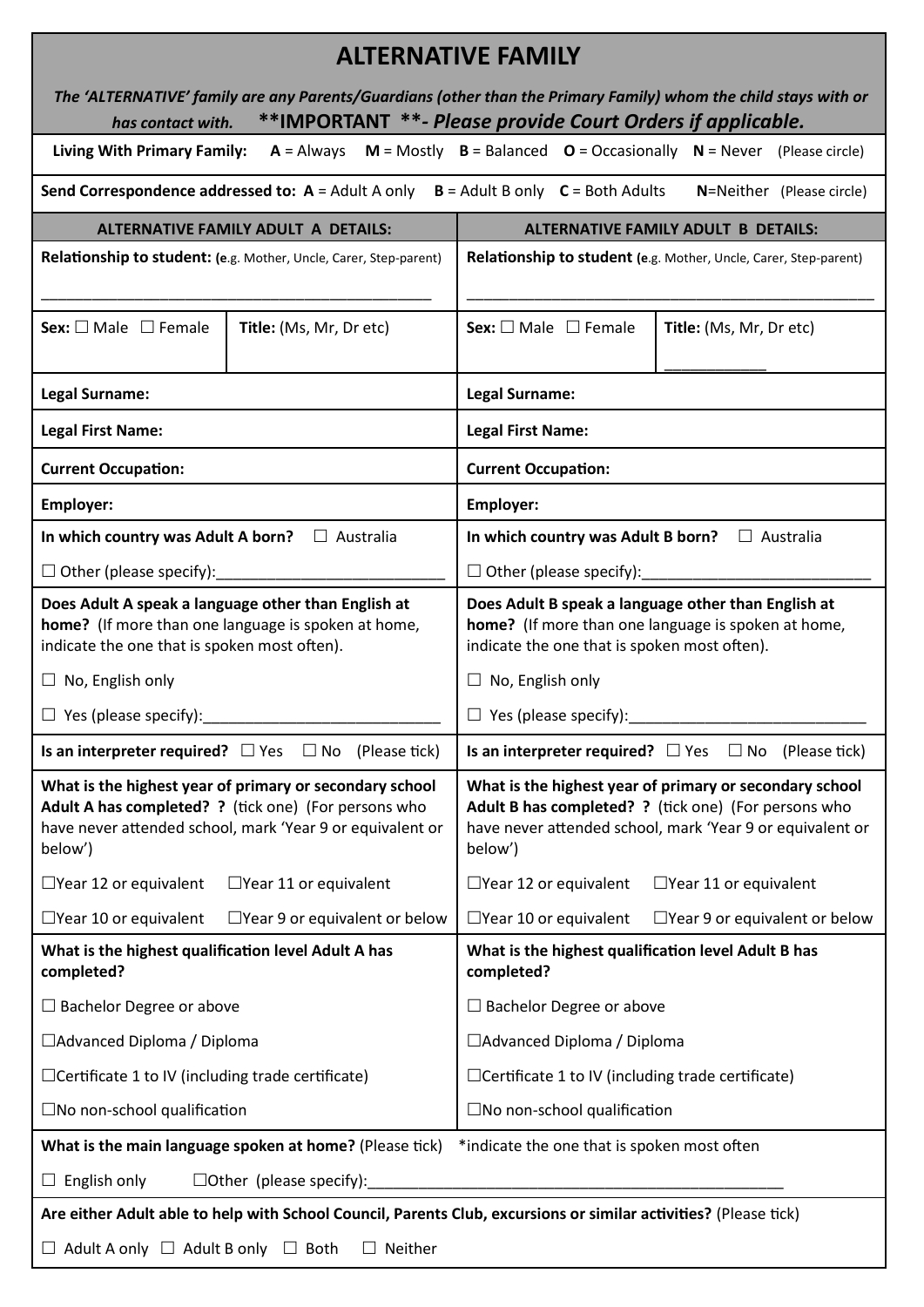| <b>ALTERNATIVE FAMILY</b><br><b>ADULT A CONTACT DETAILS:</b>                               | <b>ALTERNATIVE FAMILY</b><br><b>ADULT B CONTACT DETAILS:</b>                                 |
|--------------------------------------------------------------------------------------------|----------------------------------------------------------------------------------------------|
| <b>Business Hours:</b>                                                                     | <b>Business Hours:</b>                                                                       |
| Is Adult A usually home during business hours? (tick)<br>$\Box$ No<br>$\Box$ Yes           | Is Adult B usually home during business hours? (tick)<br>$\Box$ Yes<br>$\Box$ No             |
| $\Box$ No<br><b>Permission to contact at work:</b> $\Box$ Yes<br><b>Work Telephone No:</b> | Permission to contact at work:<br>□ Yes<br>No.<br>$\Box$<br><b>Work Telephone No:</b>        |
| <b>Other work contact information:</b>                                                     | <b>Other work contact information:</b>                                                       |
| <b>After Hours:</b>                                                                        | <b>After Hours:</b>                                                                          |
| Is Adult A usually home after business hours? (tick)<br>$\Box$ No<br>$\Box$ Yes            | Is Adult B usually home after business hours? (tick)<br><b>Yes</b><br>$\Box$<br>$\Box$<br>No |
| Other after hours contact information:                                                     | Other after hours contact information:                                                       |
| <b>Mobile number:</b>                                                                      | <b>Mobile number:</b>                                                                        |

| <b>ALTERNATIVE FAMILY ADDRESS:</b>                                           |                                                      |  |  |  |
|------------------------------------------------------------------------------|------------------------------------------------------|--|--|--|
| <b>Residential Address:</b>                                                  | <b>Postal Address: (If different to Residential)</b> |  |  |  |
|                                                                              |                                                      |  |  |  |
|                                                                              |                                                      |  |  |  |
| Postcode Postcode<br>State and the state of the state of the state           | Postcode _____________<br>State __________________   |  |  |  |
| Home telephone:                                                              | Fax number:                                          |  |  |  |
| Primary Email address (where we will send your weekly School Newsletter?) ** |                                                      |  |  |  |
| **Notify the School if you do not have access to email.                      |                                                      |  |  |  |

| <b>ALTERNATIVE FAMILY EMERGENCY CONTACTS:</b> |                                               |  |  |  |
|-----------------------------------------------|-----------------------------------------------|--|--|--|
| <b>Name</b>                                   | <b>Telephone No.</b>                          |  |  |  |
|                                               | (Grandparent, Friend, Relative, Carer, Other) |  |  |  |
|                                               |                                               |  |  |  |
|                                               |                                               |  |  |  |
|                                               |                                               |  |  |  |

| I certify that the information contained within this form is correct. |       |  |  |  |
|-----------------------------------------------------------------------|-------|--|--|--|
| Signature of ALTERNATIVE FAMILY Adult A                               | Date: |  |  |  |
| Signature of ALTERNATIVE FAMILY Adult B                               | Date: |  |  |  |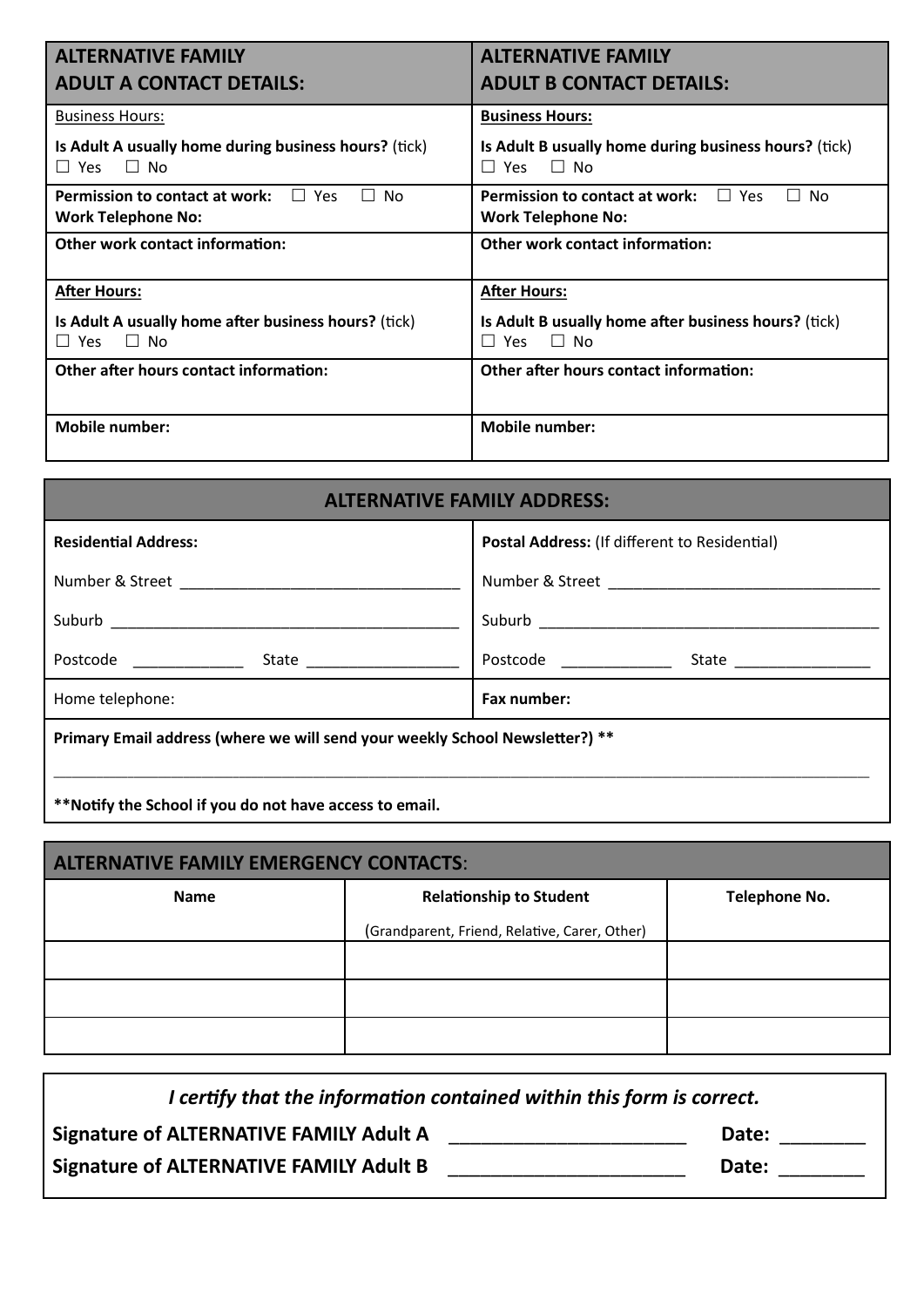| <b>DEMOGRAPHIC DETAILS OF STUDENT:</b>                                                                     |  |  |  |
|------------------------------------------------------------------------------------------------------------|--|--|--|
| In which country was the student born? (please tick)                                                       |  |  |  |
| Date of arrival in Australia OR Date of return to Australia (If not born in Australia):                    |  |  |  |
| What is the Residential Status of the student? (Please tick) $\Box$ Permanent $\Box$ Temporary             |  |  |  |
| Basis of Australian Residency: (please tick)<br>$\Box$ Eligible for Australian Passport                    |  |  |  |
| $\Box$ Holds Permanent Residency Visa<br>$\Box$ Holds Australian Passport                                  |  |  |  |
| Visa Expiry Date: ///                                                                                      |  |  |  |
| International Student ID:                                                                                  |  |  |  |
| Does the student speak a language other than English at home? (Please tick)                                |  |  |  |
|                                                                                                            |  |  |  |
| *If more than one language is spoken at home, indicate the one spoken most often                           |  |  |  |
| $\Box$ Yes<br>$\square$ No<br>Does the student speak English?                                              |  |  |  |
| Is the student of Aboriginal or Torres Strait Islander origin? (tick)                                      |  |  |  |
| K= Yes, Aboriginal T=Yes, Torres Strait Islander<br>B=Yes, Aboriginal & Torres Strait Islander<br>$N = No$ |  |  |  |
| <b>Living Arrangement:</b>                                                                                 |  |  |  |
| $B = At$ home with BOTH Parents<br>$O = at$ home with ONE Parent<br>$A =$ Away from Home (Please circle)   |  |  |  |
| <b>Travel details:</b>                                                                                     |  |  |  |
|                                                                                                            |  |  |  |
|                                                                                                            |  |  |  |
| <b>PREVIOUS SCHOOL DETAILS:</b>                                                                            |  |  |  |
|                                                                                                            |  |  |  |
|                                                                                                            |  |  |  |
| Y/N<br>Do you have Transfer Permissions from Previous School?<br>(please circle)                           |  |  |  |
| Has your child previously attended a Victorian School (leave blank if same school as above) :              |  |  |  |
| Year of Exit: $20$                                                                                         |  |  |  |
| $\square$ No.                                                                                              |  |  |  |
| Total years of previous Primary Education:<br>Years of interruption to education:<br>                      |  |  |  |
|                                                                                                            |  |  |  |
| <b>STUDENT RESTRICTIONS - CUSTODY/GUARDIANSHIP</b> (Please present a copy of the documents to the school)  |  |  |  |
| Is there an access alert? $Y/N$<br>(If YES please complete the following)                                  |  |  |  |
| Access Type: (please tick) □ Court Order<br>$\Box$ Family Law Order                                        |  |  |  |
| $\Box$ Restraining Order                                                                                   |  |  |  |
| Office use: Copy of Court Order Provided: Y / N                                                            |  |  |  |
| Activity Restriction: (If any) eg. Contact Sports / Swimming / Religious Ceremonies                        |  |  |  |
|                                                                                                            |  |  |  |
|                                                                                                            |  |  |  |
|                                                                                                            |  |  |  |